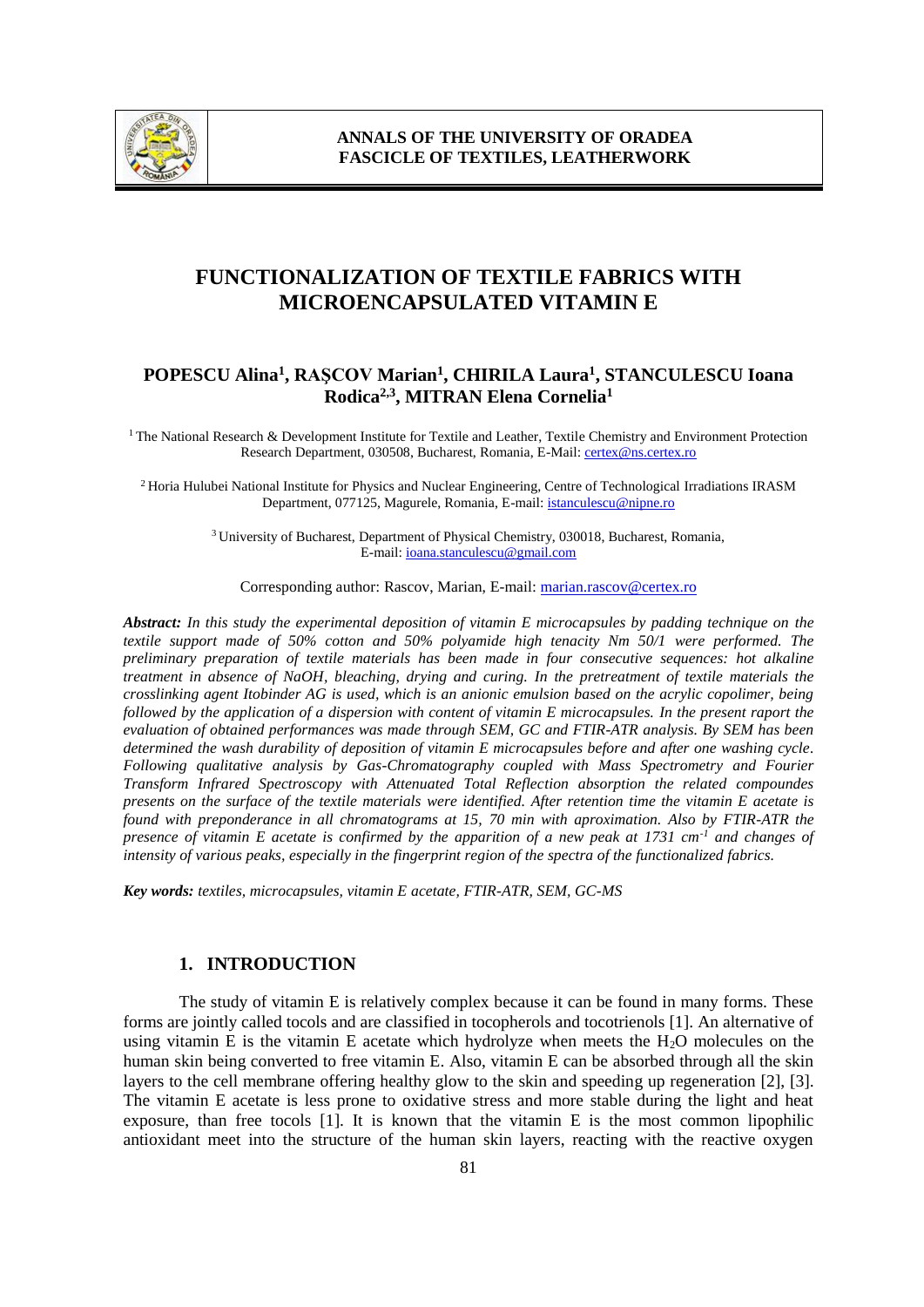

species to protect the skin [4], [5], [6]. Once with the degradation of the epidermal structure by the UV exposure, the concentration of the vitamin E decreases [2], [7], [8]. So one of the most met way to protect the skin from UV exposure is to wear protective clothes, clothes functionalised with vitamin E. In this study the deposition of vitamin E microcapsules by padding technique on the textile materials made of 50% cotton and 50% polyamide high tenacity Nm 50/1 were performed.

### **2. EXPERIMENTAL PART**

### **2.1 Materials**

Deposition of suspension with vitamin E microcapsules content (LJ Specialities, UK) was performed on fabrics with fiber composition of 50% cotton/50% polyamide high tenacity, Nm 50/1. Textile fabrics were pretreated with Itobinder AG, a crosslinking agent supplied from LJ Specialities (UK). Itosilicone LJ88 has been used as non-ionic agent (LJ Specialities, UK).

### **2.2. Preliminary preparation of textile materials**

For ensuring a good hydrophilicity of the textile materials, these were preliminary prepared by hot alkaline treatment at 95°C temperature, for 90 minutes, in absence of NaOH to avoid the unwanted deffects on the polyamide component from the mixture. After hot alkaline treatment, the fabrics were washed repeatedly at  $80^{\circ}$ C,  $60^{\circ}$ C,  $40^{\circ}$ C and at room temperature for 10 minutes.

### **2.3. Pretreatment of textile materials with crosslinking agent**

For fabrics pretreatment Itobinder AG has been used as a crosslinking agent, applied by padding technique. Itobinder AG is an anionic emulsion based on the acrylic copolimer with good properties of adhesion and lasting effect in the treatments of washing and chemical cleaning. The textile materials were padded with different concentration of Itobinder AG, dried at 120  $\degree$ C for 2 minutes, followed by curing at a temperature of  $150^{\circ}$ C for 1 minute.

### **2.4. Treatment of textile materials with vitamin E**

For deposition and for fixation of vitamin E microcapsules on the surface of the pretreated textiles the next technological steps has been followed: impregnation, drying and curing. The pretreated textile materials were impregnated with the suspension which contains vitamin E microcapsules under the following conditions: 2 passes and 2 bar squeezing pressure, followed by drying of the impregnated material at a temperature of  $120^{\circ}$ C for 2 minutes and curing of of 150  $^{\circ}$ C for 1 minute. In the drying and curing proceses the drying/curing/heat-setting/vaporization**,** model TFO/S 500 mm (ROACHES, UK) was used.

| <b>Variant</b><br>Code | <b>Bath composition of treatment</b><br>by padding method                              | <b>Drying</b>        |                            | Curing               |                            |
|------------------------|----------------------------------------------------------------------------------------|----------------------|----------------------------|----------------------|----------------------------|
|                        |                                                                                        | <b>Time</b><br>(min) | <b>Temperature</b><br>(°C) | <b>Time</b><br>(min) | <b>Temperature</b><br>(°C) |
| $\mathbf{V_{3a}}$      | Itofinish Vitamin $E = 30 g/L$<br>Itobinder AG = $50$ g/L                              | $\overline{2}$       | 120                        |                      | 150                        |
| $\mathbf{V_{3b}}$      | Itofinish Vitamin $E = 30 g/L$<br>Itobinder AG = $60 \text{ g/L}$                      | $\mathfrak{D}$       | 120                        |                      | 150                        |
| $\mathbf{V_{3c}}$      | Itofinish Vitamin $E = 30 g/L$<br>Itobinder $AG = 80 g/L$                              | 2                    | 120                        |                      | 150                        |
| $\mathbf{V_{3d}}$      | Itofinish Vitamin $E = 30 g/L$<br>Itobinder $AG = 80 g/L$<br>Itosilicone LJ88 = 20 g/L | 2                    | 120                        |                      | 150                        |

*Table 1: Codification of experimental variants in order to deposit and fix Vitamin E microcapsules*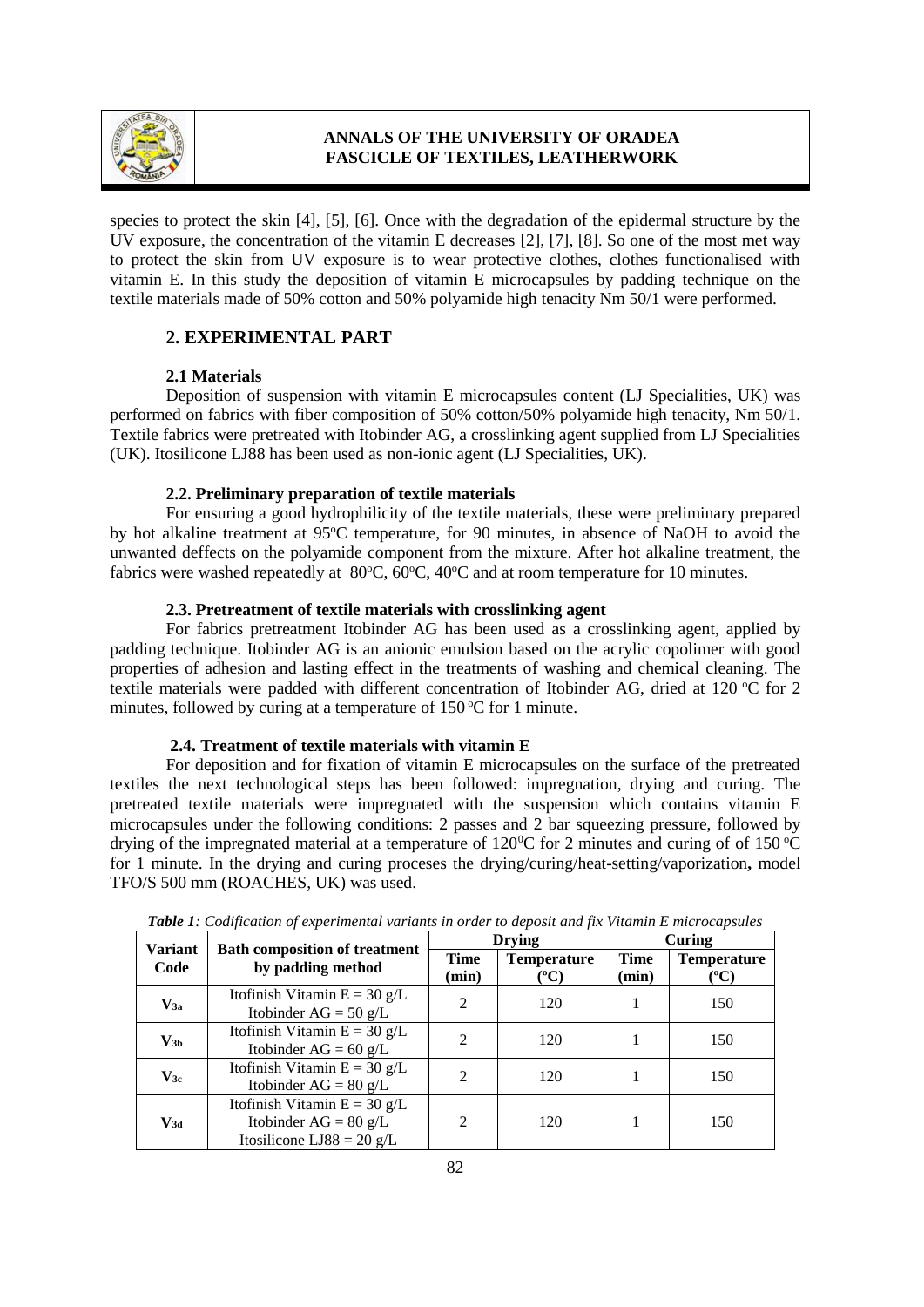

The codification of experimental variants carried out in order to deposit and to fix the vitamin E microcapsules on the textile materials is shown in the Table 1.

#### **2.5. Methods**

### **2.5.1. FT-IR Spectroscopy – Attenuated Total Reflection**

FT-IR measurements were performed using Bruker Vertex 70 spectrophotometer and OPUS software. The ATR spectra were measured in the wave number interval  $400 - 4000$  cm<sup>-1</sup>, using 64 scans and 4 cm<sup>-1</sup> resolution.

#### **2.5.2. Gas-Chromatography (GC)**

For the identification of vitamin E derivative compound, GC was carried out with an Agilent 6890N Gas-Chromatograph coupled with 5973N Mass Spectrometer. The column was a DB-35MS J&W Scientific (35m x 0.25 mm i.d., 0.25 µm film thickness). As carrier helium gas has been used with a flow rate of 1.2 mL / min constant volume and a column headpressure of 17.83 psi.

The sample of 2 g of textile material was immersed in 100 mL hexane, stirred using VWR Mini-Shaker device. After stirring, the solution was filtered using PTFE 0.45  $\mu$ m and injected using the autosampler. The injection volume was 1.0  $\mu$ L. Injection temperature was 290 °C, the oven temperature was started from 180 °C with an increase of 15 °C/min to 280 °C ending with a 10 min of isothermal at 280°C and the auxiliar temperature was 300°C.

The identification was made using NIST RESEARCH LIBRARY. The detector was a Mass Spectrometer. MS parameters were: 70 eV with a scan interval in the 30-500 mass units. The temperature for MS Source was 230 °C and for the MS Quadrupole was 150°C.

#### **2.5.3. Scanning Electron Microscopy**

For study the distribution of Vitamin E microcapsules on the fabrics surface the Quanta 200 (FEI, Netherlands) electron microscope with X-EDS module integrated was used.

### **3. RESULTS AND DISCUSSIONS**

#### **3.1. FT-IR Spectroscopy – Attenuated Total Reflection**

ATR spectra of the fabrics before and after functionalization treatment are shown in the Figure 1. Typical cellulose and amide bands are easily identified at 1029, 1106 and 1632 cm<sup>-1</sup> respectively  $[9, 10]$ . A new band at 1731 cm<sup>-1</sup> and several changes of peaks intensity in the fingerprint region are observed after functionalisation, confirming the presence of vitamin E microcapsules.



Fig. 1: ATR spectra of reference (with black) and functionalized (with gray) fabrics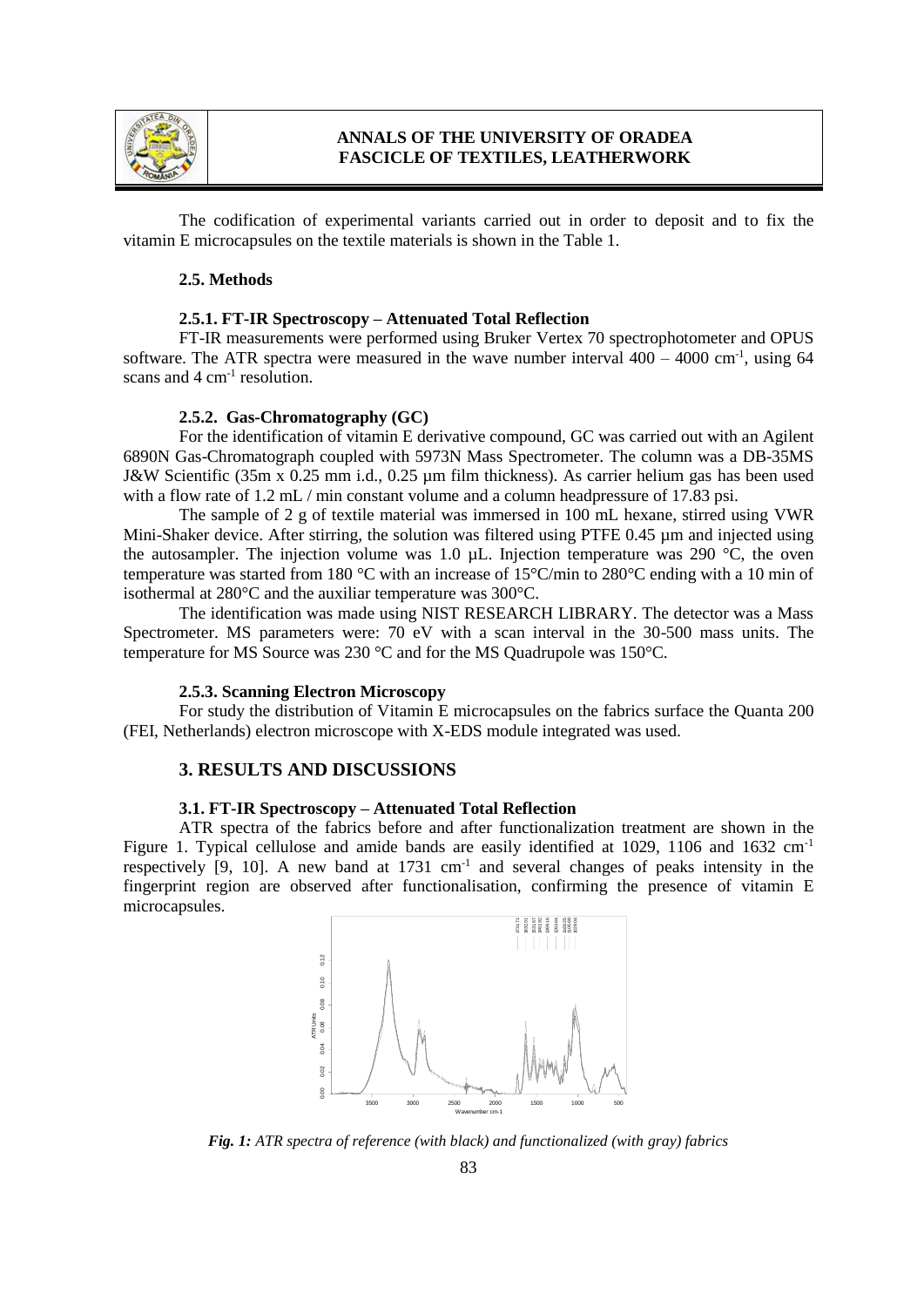

### **3.2. Gas-Chromatography coupled with Mass Spectrometry**

GC analysis of textile hexane extract of vitamin E is shown in the Figure 2 and Figure 3.



*Fig. 2: GC-MS chromatogram for hexane extract of vitamin E*



*Fig. 3: Characteristic mass spectrum of vitamin E acetate*

In all chromatograms, at the beginning peak is attributed to the hexane solvent. Peak allure is given by the detector saturation with solvent. The appereance of several peaks is attributed to isomers existence of vitamin E like vitamin E acetate. According to the method used, vitamin E acetate has been identified at an approximate retention time of 15,70 min.

| $\blacksquare$ wo ve $\blacksquare$ . These we can can call the case of the case of the case of the case of the case of the case of the case of the case of the case of the case of the case of the case of the case of the case of the case o |                                 |                     |           |           |                   |  |  |  |
|------------------------------------------------------------------------------------------------------------------------------------------------------------------------------------------------------------------------------------------------|---------------------------------|---------------------|-----------|-----------|-------------------|--|--|--|
| Sample no.                                                                                                                                                                                                                                     | <b>Chemical</b><br>constituents | <b>RT</b>           | Peak area | <b>MW</b> | MF                |  |  |  |
| $V_{3a}$                                                                                                                                                                                                                                       | Vitamin E acetate               | $15,69 \text{ min}$ | 9374335   | 472,74    | $C_{31}H_{52}O_3$ |  |  |  |
| $\mathbf{V_{3b}}$                                                                                                                                                                                                                              | Vitamin E acetate               | $15.74 \text{ min}$ | 6848088   | 472.74    | $C_{31}H_{52}O_3$ |  |  |  |
| $\mathbf{V_{3c}}$                                                                                                                                                                                                                              | Vitamin E acetate               | $9.08 \text{ min}$  | 7844820   | 472.74    | $C_{31}H_{52}O_3$ |  |  |  |
|                                                                                                                                                                                                                                                | Vitamin E acetate               | $15.70 \text{ min}$ | 7819407   | 472.74    | $C_{31}H_{52}O_3$ |  |  |  |
| V3d                                                                                                                                                                                                                                            | Vitamin E acetate               | $15.69 \text{ min}$ | 8427270   | 472.74    | $C_{31}H_{52}O_3$ |  |  |  |

*Table 2: Result based on MS and NIST identification*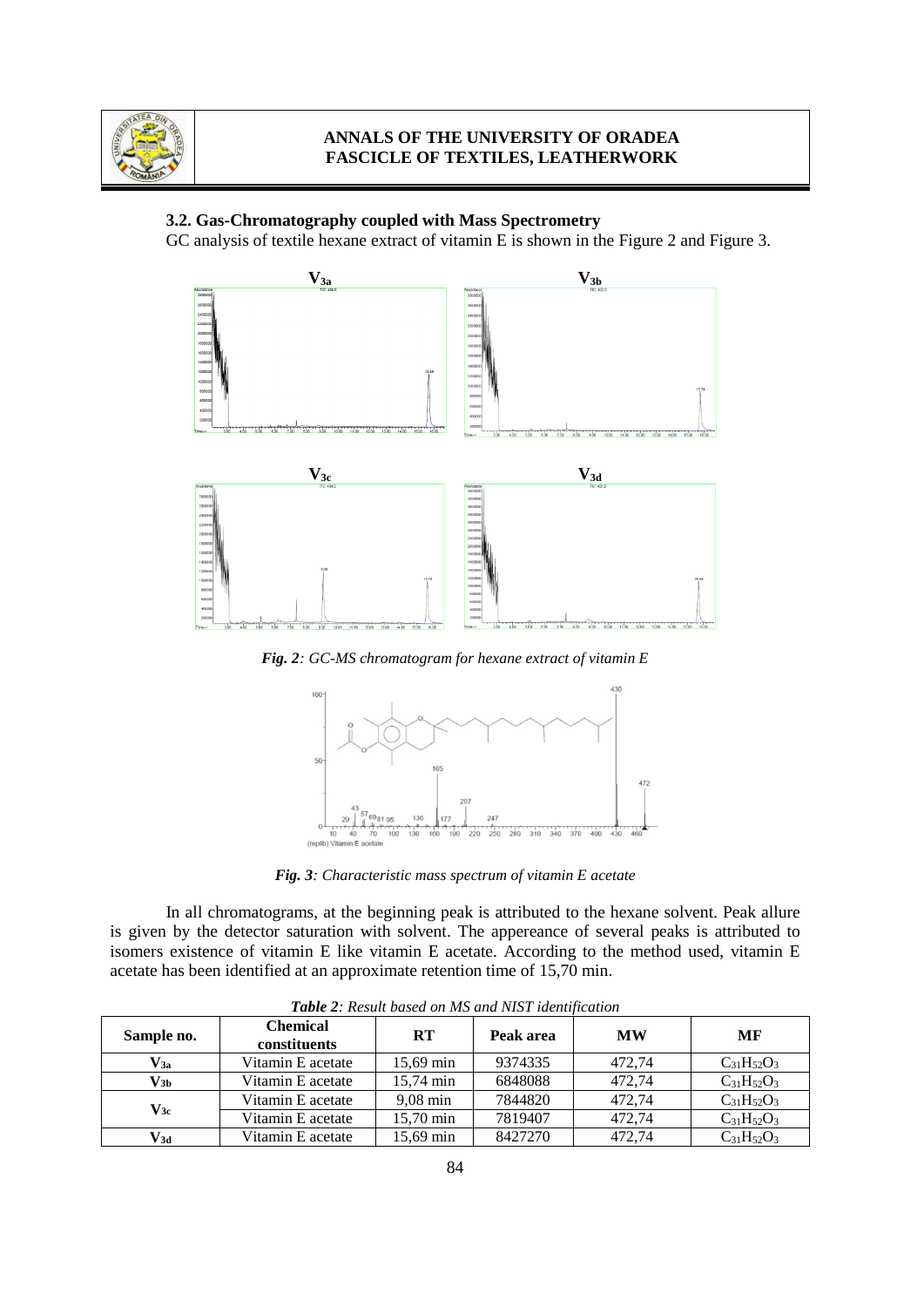

#### **3.3. Scanning Electron Microscopy**

In the Figure 4 is presented the distribution of vitamin E microcapsules on the surface of textile materials before and after washing process, the images were obtained at a magnification of x 4000. Electronic images recorded for textile materials treated with vitamin E reveal a predominant interfibrillar distribution of microcapsules. These are presenting spherical shape of different sizes and the majority are found in unbroken forme after the curing step, which demonstrate that the shell of the microcapsule is resistent at high temperature values. In the case of treatment variants with a higher concentration of binder (80 g/L) it is observed a deposition of some smaller microcapsules. After one washing cycle the number of vitamin E microcapsules from textiles surface is diminished.



*Fig. 4: SEM images before and after one washing cycle of the textile materials*

### **4. CONCLUSIONS**

Using GC-MS analysis has been evidencied the presence of vitamin E acetate, confirming the presence of vitamin E deposited on the textile materials for each experimental variant. A new band at 1731 cm<sup>-1</sup> and several changes of peaks intensity in the fingerprint region were observed after functionalization treatment of textile materials, confirming the presence of vitamin E microcapsules. Electronic images recorded for textile materials treated with vitamin E microcapsules reveal a preponderant interfibrillar distribution of vitamin E microcapsules that were predominantly intact on the textile support, having smaller or larger sizes with spherical shapes. After one washing cycle, the number of vitamin E microcapsules from the surface has been reduced.

### **ACKNOWLEDGEMENT**

This work was supported by a grant of the Ministry of Research and Innovation, Core Programme, contract no. 26N/14.03.2016,PN 16 34 03 04, project title: *"Finishing of textile materials made of functionalized fibers vs. functionalization by superior finishing for applications in special areas".*